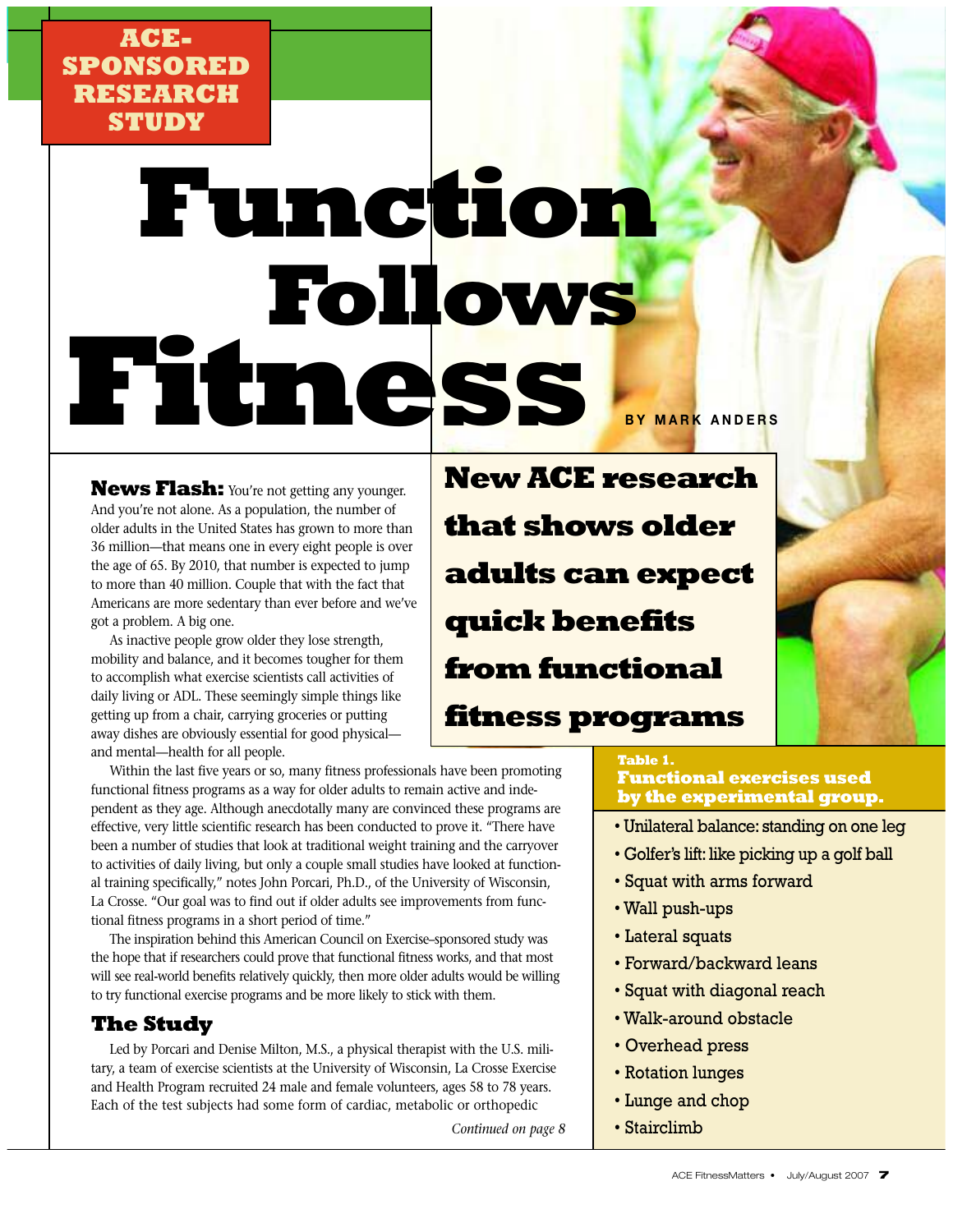condition and all were already actively participating in the university's La Crosse Exercise and Health Program.

"A lot of [the subjects] have been in our program for a long time, doing pretty traditional exercise, things like walking and aerobic dance, but we're seeing people getting older and they're having more and more trouble doing things in everyday life," says Porcari, illustrating that the study participants were prime candidates for testing the validity of functional fitness. Each subject was randomly assigned to either the experimental group (which would do functional exercises) or a control group (which would stick with a traditional exercise program). Before the training period began, both groups were given the Functional Fitness Test for Older Adults, which consists of six components designed to evaluate things like strength, endurance, flexibility, balance and agility.

Once a baseline was established, it was time to start the exercise program. The experimental group participated in functional exercise sessions three times weekly for four consecutive weeks. Each session consisted of a five-minute warm-up, a circuit of 12 functional exercises, including moves like the wall push-ups, lunge and chop, and squat with diagonal reach (Table 1), followed by a 10-minute cooldown. Subjects were instructed to work at a moderate-intensity level while performing each of the exercises, one minute per move with a 15-second transition between each.

#### **Table 2.**

#### **Changes in FFT scores over the course of the study.**

| <b>VARIABLE</b><br><b>GROUP</b>                   | <b>PRE-TESTING</b>           | <b>POST-TESTING</b>           | <b>CHANGE</b> |
|---------------------------------------------------|------------------------------|-------------------------------|---------------|
| <b>Chair Sit-to-Stand (reps)</b><br>Control       |                              |                               | $-0.1$        |
| Experimental                                      | $15.0 + 3.7$<br>$13.8 + 3.1$ | $14.9 + 3.4$<br>$15.6 + 2.6*$ | 1.8           |
| <b>Biceps Curls (reps)</b>                        |                              |                               |               |
| Control                                           | $15.1 + 2.7$                 | $14.6 + 3.4$                  | $-0.5$        |
| Experimental                                      | $13.8 + 2.6$                 | $15.7 + 3.1*$                 | 1.9           |
| 6-Minute Walk (yds)                               |                              |                               |               |
| Control                                           | $641 + 79.1$                 | $643 + 83.9$                  | 2.0           |
| Experimental                                      | $618 + 62.4$                 | 661+67.1*                     | 43.0          |
| <b>Chair Sit-and-Reach (in)</b>                   |                              |                               |               |
| Control                                           | $-4.8 + 3.5$                 | $-4.4+3.9$                    | 0.4           |
| Experimental                                      | $-5.3 + 4.8$                 | $-4.1 + 3.9$                  | 1.2           |
| <b>Back Scratch (in)</b>                          |                              |                               |               |
| Control                                           | $-2.6 + 3.4$                 | $-2.7+3.6$                    | 0.1           |
| Experimental                                      | $-3.7+5.8$                   | $-2.1 + 4.9*$                 | 1.6           |
| 8 Foot Up-and-Go (sec)                            |                              |                               |               |
| Control                                           | $5.1 + 0.53$                 | $5.1 + 0.75$                  | 0.0           |
| Experimental                                      | $5.5 + 0.77$                 | $4.8 + 0.50*$                 | $-0.7$        |
| * Significantly different than pretesting (p<0.5) |                              |                               |               |

Researchers used sand-filled milk jugs (from 0.5 to 10 pounds) to simulate the weights of common household items. Similarly, the reaching and bending exercises mimicked the postures used in many common ADL. As the exercises became easier for the subjects, resistance was added and modifications were made to ensure that the exercisers maintained a moderate level of intensity throughout the test period.

After four weeks of exercise training, the research team once again administered the Functional Fitness Test for Older Adults to gauge the physical improvements of both the experimental group and the control group.

#### **The Results**

The experimental group, which underwent the functional fitness training, showed greater physical improvements than the control group (Table 2). In particular, improvements were seen in lower-body strength (13% improvement), upper-body strength (14%), cardiorespiratory endurance (7%), agility/dynamic balance (13%) and shoulder flexibility (43%). The researchers concluded that the functional fitness program was superior to conventional exercise for improving the subjects' abilities to complete most ADL.

Though the efficacy of functional training was no surprise to the researchers, Porcari finds it encouraging that the test subjects showed significant improvements in as little as four weeks. What makes these findings even more significant is that researchers weren't simply starting with totally inactive subjects and seeing big benefits—all subjects in the study were already regular exercisers.

#### **Beyond the Science**

Obviously the take-home message here is: Functional fitness really works. Even the simplest exercise regimen, like the one employed by our researchers using inexpensive equipment like sand-filled plastic jugs, is effective enough for older adults to reap significant benefits in less than a month.

Though this study did not assess the psychological consequences of the increase in functional fitness, anecdotal comments from subjects in the experimental group suggested they were encouraged by the subsequent benefits they experienced while performing everyday tasks. Researchers asked each of the subjects if they noticed any improvement in their ADL. The responses were generally positive, but Porcari recalls one woman in particular:

"At first she said, 'No.' Then she called me back and said, 'When I reach for stuff in the cupboards it's a lot easier than it used to be. Or when I'm in my car, it's a lot easier for me to turn around and look behind me when I'm backing up,'" says Porcari. "It just brings a smile to my face to hear the anecdotal comments that it does work in everyday life. Sure, it's nice to do this kind of bench research, but it's much more gratifying when you see people actually getting benefits."

*This study was funded solely by the American Council on Exercise (ACE) and conducted by John P. Porcari, Ph.D., and Denise Milton, M.S., at the La Crosse Exercise and Health Program of the University of Wisconsin, La Crosse.*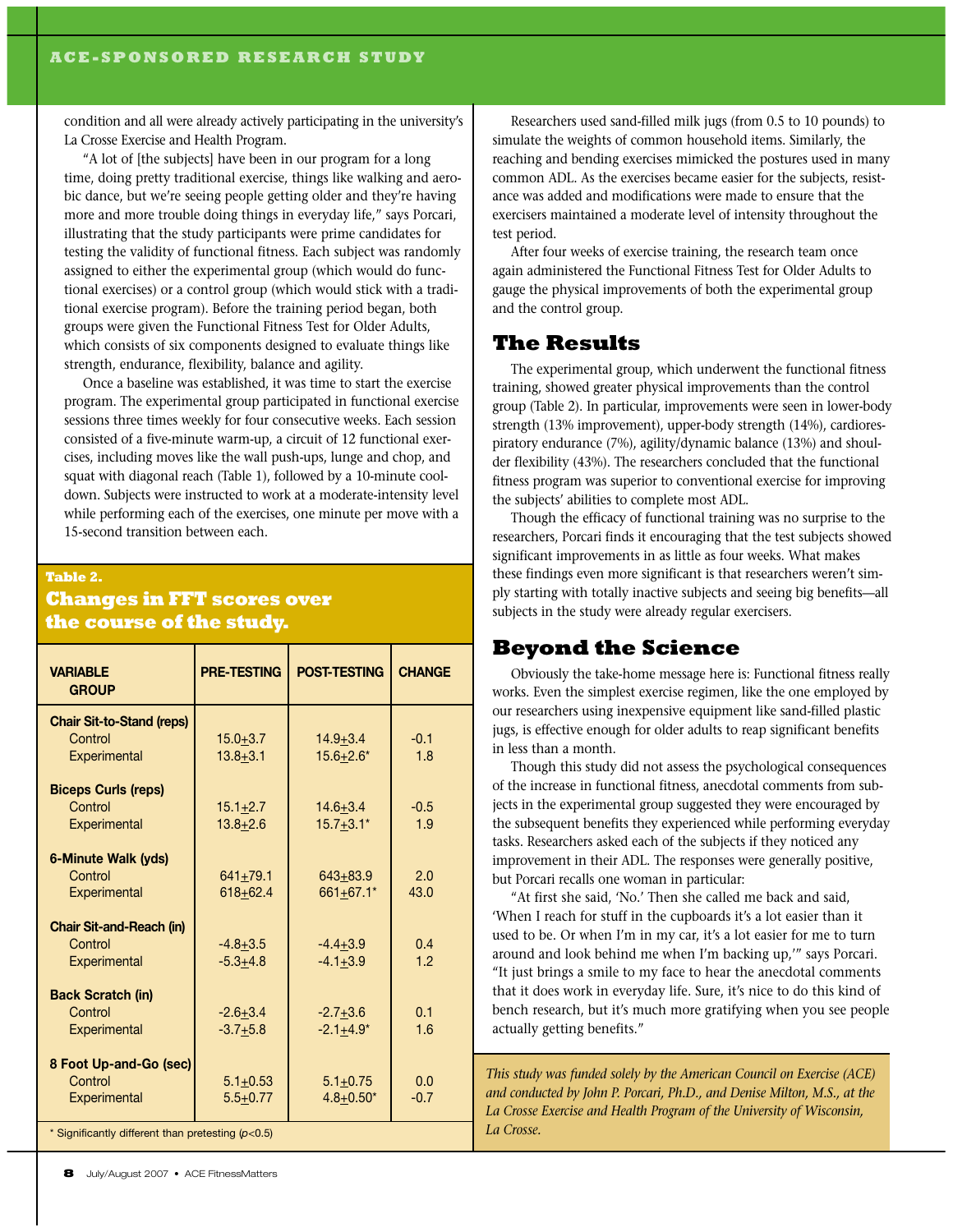# **The Workout**

Fabio Comana, ACE consultant and exercise physiologist, created the following functional fitness circuit workout based on the findings of this research. This 30-minute circuit requires no special equipment and can be done just about anywhere. Do it two or more times per week and you'll improve your balance, agility and cardiovascular fitness, as well as flexibility and strength in your lower and upper body. For best results, complete each exercise as shown here and then repeat the circuit a second time.

#### **Station 1: Standing Balance**

*Week 1:* Stand with feet hip-width apart, eyes closed and attempt to maintain balance for 15 seconds (use supports as necessary). Do four reps of 15 seconds each. *Week 2:* Progress the exercise by extending your arms out in front and then out to your sides while reaching 6 inches in each direction without losing balance or moving your feet (eyes open or closed). Do five reps in each direction (forward, left and right). *Week 3:* Progress the exercise again by standing on one leg while lifting the opposite leg as high as possible. Attempt to maintain balance for 15 seconds. Relax and repeat three more times with each leg.







#### **Station 2: Step Overs**

*Week 1:* Place a 6-inch-tall vegetable can (or cone) on the floor and stand approximately 6 inches behind it with both feet facing forward. Slowly lift your right leg and—while maintaining your balance—step over the can. Shift your weight to balance on your front leg and lift your left leg up and over. Return to the starting position by stepping back over the item. Do 10 reps. *Week 2:* Progress the exercise by adding a stepping motion in a sideways direction. Do 10 reps.

*Week 3:* Progress the exercise again by gradually increasing the height of the item to 10 to 12 inches. Do 10 reps.



**Station 3: Figure 8 Cone Drill** Place one cone (cone A) 10 feet in front of a chair and a second cone (cone B) 10 feet to the right of cone A. Begin the drill seated in the chair. Next, stand up and walk as quickly as possible to the left side of cone A. Turn to the right around it and walk toward the right side of Cone B. Walk completely around that cone and proceed back toward the left side of Cone A. Circle around that one as well and head back to your chair. Do three reps with 30 seconds rest between reps.

*Continued on page 10*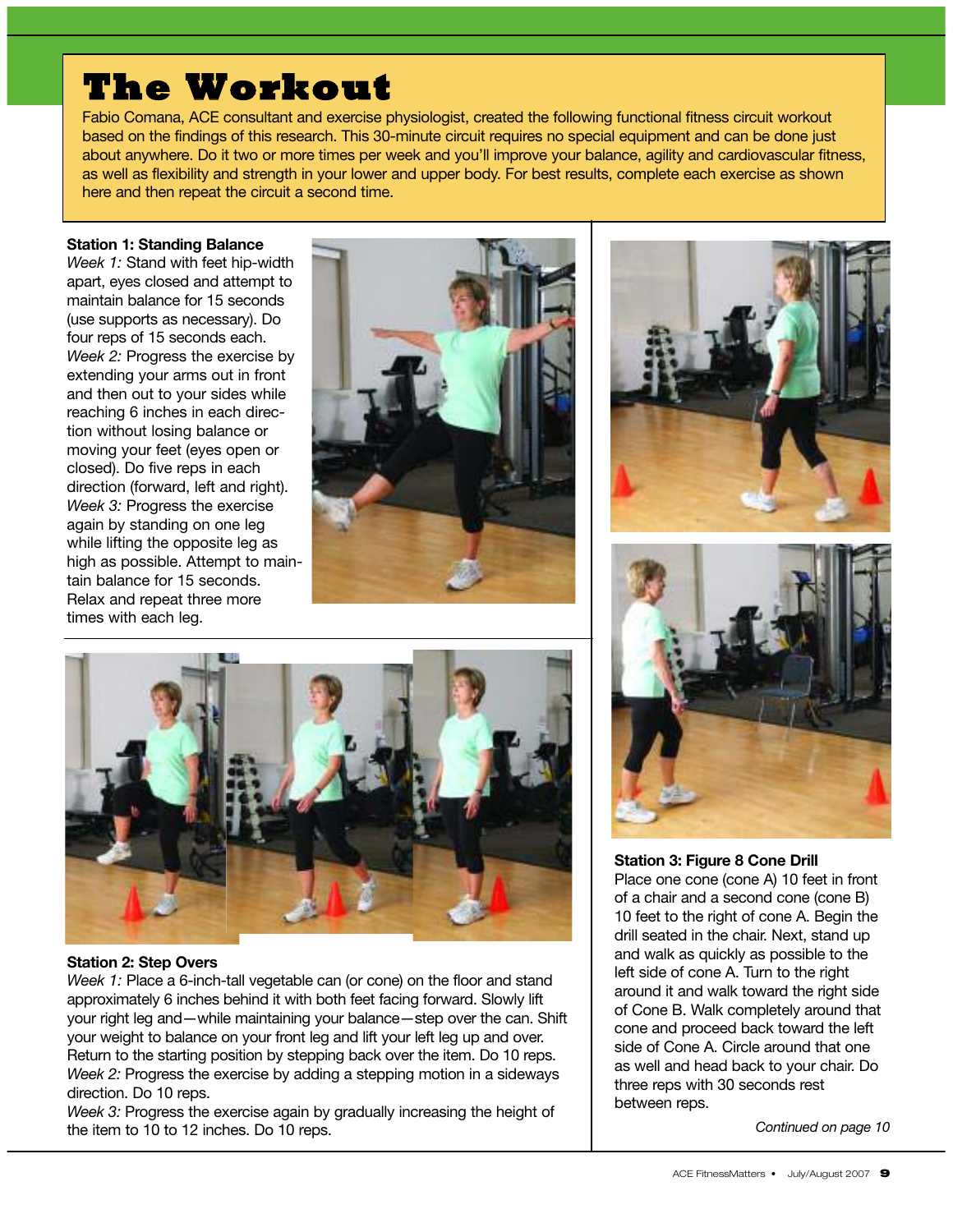#### **ACE-SPONSORED RESEARCH STUDY**

#### *Continued from page 9*

#### **Station 4: Chair Stands with Chest Stretch**

Sit in a chair holding your torso upright off the backrest with feet flat on the floor, hip-width apart, and hands placed in your lap. Slowly rise to a stand. Try to push through your heels while extending your arms out to your sides at chest height with thumbs turned to point toward the ceiling. Squeeze your shoulder blades together and hold for one to two seconds. Next, bring your arms back to your sides and slowly sit back down. Start by doing the exercise continuously for 30 seconds, and gradually build up to 60 seconds as your strength and endurance improve.







#### **Station 5: Standing Push-presses**

Stand with feet hip-width apart holding weights (2- to 10 pound dumbbells or cans of vegetables) at shoulder height, palms facing forward with your weight on your heels. Slightly dip the knees to start the exercise, then straighten your knees and simultaneously push the weights overhead until your arms are fully extended. Avoid arching your lower back. Slowly return your arms to shoulder-level and repeat. Do this exercise continuously for 30 seconds.

#### **Station 6: Seated Leg Extension**

Sit in a chair holding your torso upright off the backrest with feet flat on the floor and hip-width apart, and hands placed in your lap. Without moving your hips or back, slowly extend your right leg, attempting to raise it until it's parallel to the floor. Hold for two seconds. Relax and return to the starting position. Do this exercise continuously for 30 seconds, then repeat with the opposite leg. If you can't quite get your leg parallel, use the backrest for support or just attempt to lift it as high as possible.



**Station 7: Penny Pick Up**

Start three steps away from a penny placed on the floor. Slowly walk toward the penny. Stop to lunge or squat down, pick the penny up, then stand back up and continue walking another three steps. Do five reps.